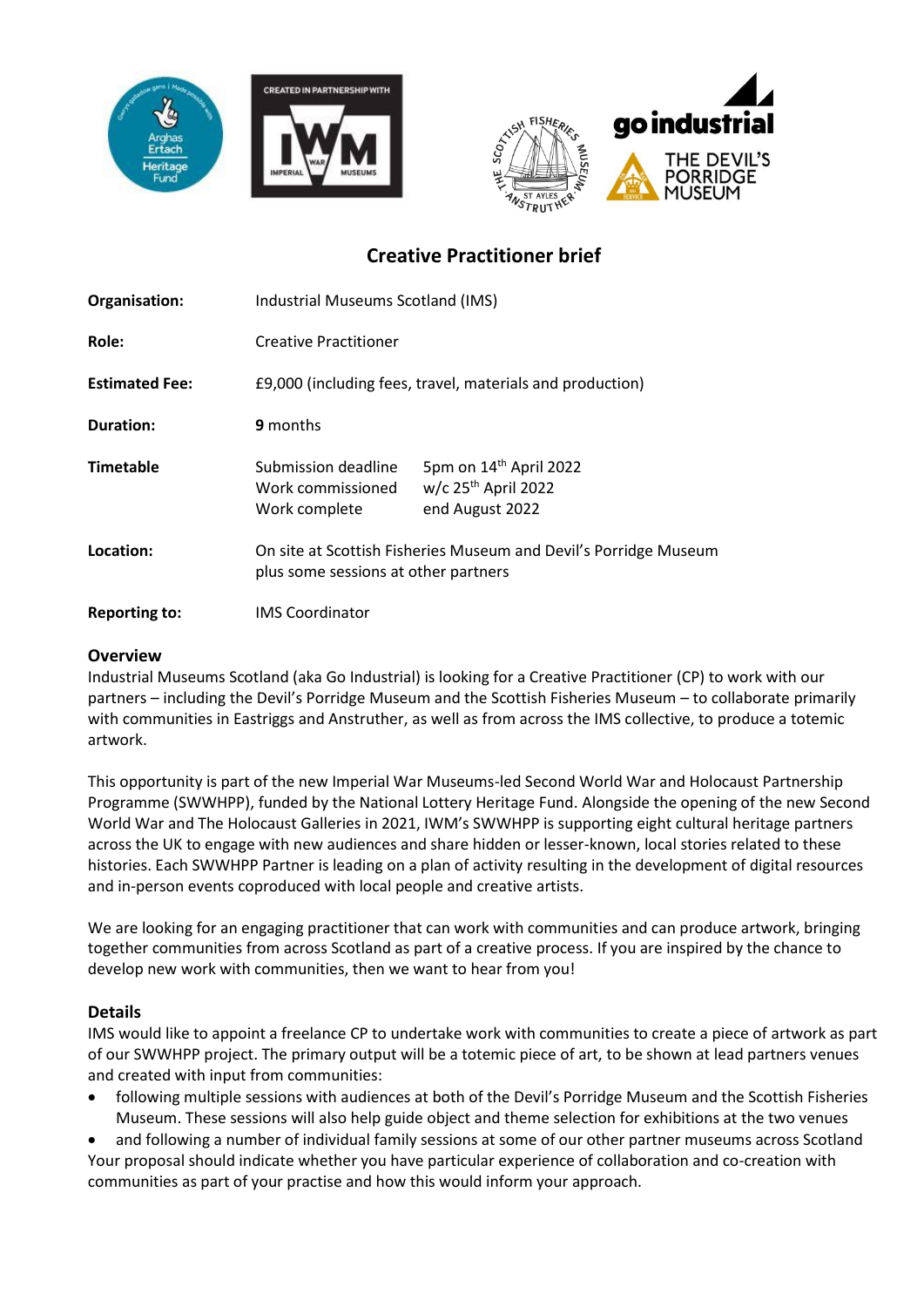



The sessions will use the museums' Second World War (SWW) collections – as well as identified themes such as landscape of war and prisoners of war as the basis for the sessions. Our museums will assist in identifying audiences from within their communities. One over-arching theme is looking at the local story and how it applies to the national and international story of the SWW. Your proposal should tell us how you would approach the opportunity to develop work that will directly reflect objects, themes or stories found in, or drawn from, our museums' collections.

While there are no limitations on form or medium, we are particularly interested in ideas that will enable the artwork to be easily recreated at the different venues or shown simultaneously as part of a larger work. The final works will need to be compatible with a safe, and therefore potentially socially-distanced experience for a broad and diverse audience of all age groups.

## **Key deliverables**

- Set number of community sessions
	- o to develop focus of IRL exhibition and select object/story/site of interest
	- $\circ$  to gather ideas from the community for the artwork or to involve the community directly in the physical making of the artwork itself
- Set number of family sessions, onsite at downstream partners to create part of totemic creative output at each venue, as identified above
- Creation of a totemic piece of artwork

## **Contract management**

Timetable: We expect the service to be commissioned in w/c 25<sup>th</sup> April. Sessions could take place in May, June and July. The artwork should be complete and ready for display by mid-August.

**Cost:** The budget for this work will be £9,000 inclusive of all fees, travel, materials and production. Spaces to host community and family sessions at our venues will be provided. Payment will be on a staged basis, with an initial start-up payment of 30%, another 40% halfway and the remaining 30% on completion.

**Reporting:** The contract will be managed by the IMS Coordinator who will approve payments on production of satisfactory work. They will also monitor progress on an ongoing basis to ensure the project deadlines are met.

## **Award Criteria**

## **The proposal should include:**

- brief details on previous work with communities
- a brief outline of your approach to the commission
- what you envisage the form of the artistic outcome will be
- plus CV and portfolio

#### **Proposals submitted will be assessed against the following questions:**

- To what extent does the proposal demonstrate an understanding of the brief?
- To what extent are the methodology and methods appropriate to the requirements set out in this brief?
- What degree of experience does the bidder demonstrate in order to successfully complete the work?
- How well has the bidder structured a their proposal in order to successfully manage the contract and deliver the required work to budget and timetable required?